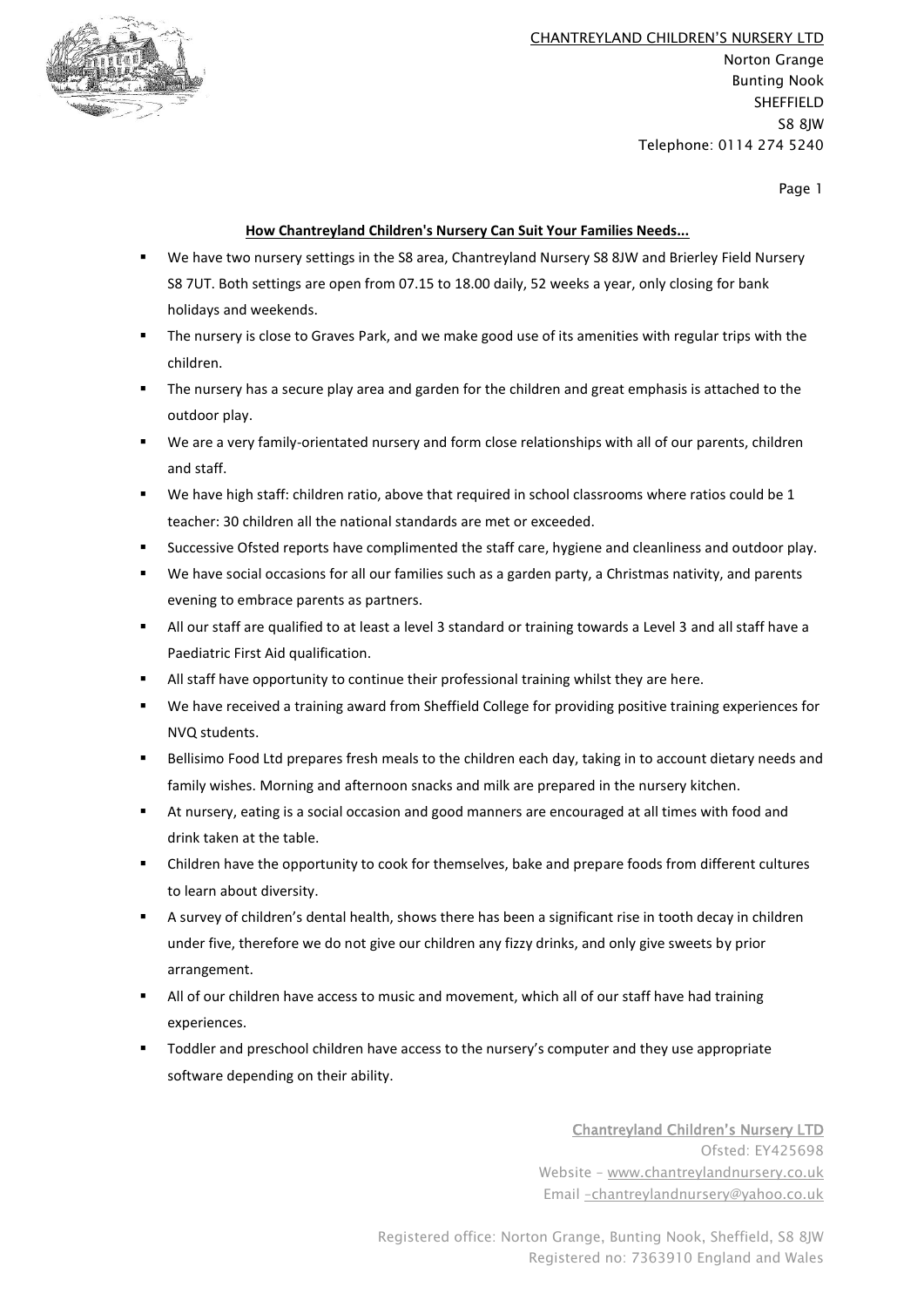

Page 2

**■** In the nursery's vicinity there are no high voltage electrical cables, telephone masts or transformers and as we are away from all main traffic routes, we have very little air pollution from vehicles.

#### **Nursery charges**

▪ We are open between the hours of 07.15 and 18.00, 52 weeks a year, excluding bank holidays and weekends.

| ٠         | Room                                                                   | ٠          | Baby                 | ٠              | Toddler                          | ٠              | Pre-School                       |
|-----------|------------------------------------------------------------------------|------------|----------------------|----------------|----------------------------------|----------------|----------------------------------|
| ٠         | <b>Registration Fee</b><br>including Uniform                           |            | £50.00               | ٠              | £50.00                           | ٠              | £50.00                           |
| ٠         | <b>Under 8 hours</b>                                                   | ٠          | £46.40               | $\blacksquare$ | £46.40                           | ٠              | £46.40                           |
| $\bullet$ | Over 8 hours                                                           | ٠          | £5.80                | ٠              | £5.80                            | ٠              | £5.80                            |
| ٠         | 8 hours day with<br>snack and lunch                                    |            | £49.60               | ٠              | £49.60                           | ٠              | £49.60                           |
| ٠         | Snack/lunch food<br>provided by<br>Bellisimo foods,<br>unless weaning. |            | £3.20                | ٠              | £3.20                            | $\blacksquare$ | £3.20                            |
| ٠         | 2 Year Old Daily<br><b>Funding fee</b><br>including snack and<br>lunch |            | N/A                  | ٠              | £7.50                            | N/A            |                                  |
| ٠         | 3 Year Old Daily<br><b>Funding fee</b><br>including snack and<br>lunch |            | N/A                  | ٠              | N/A                              | $\blacksquare$ | £15.50                           |
| ٠         | Term Time only<br>contract, 18-hour<br>day charged per<br>week         | ٠          | £49.60               | ٠              | £49.60                           | ٠              | £49.60                           |
| ٠         | Invoice due                                                            |            | $1st$ of each month  |                | 1 <sup>st</sup> of each month in |                | 1 <sup>st</sup> of each month in |
|           |                                                                        | in advance |                      | advance        |                                  | advance        |                                  |
| ٠         | Tea                                                                    | ٠          | Brought from<br>home | ٠              | Brought from<br>home             | ٠              | <b>Brought from</b><br>home      |

- We have a minimum day of 8 hours.
- Children downstairs in Snowdrop, Buttercup and Sunflower room are expected to wear our nursery uniform to help prepare them for school. £7.50 for a polo and £9.50 for a jumper.
- Families will be provided a costing sheet which will state the fees per month over the 12-month period, fees increases are implemented every year.
- Fees are due from the day your child starts nursery.

Chantreyland Children's Nursery LTD Ofsted: EY425698 Website – [www.chantreylandnursery.co.uk](http://www.chantreylandnursery.co.uk/) Email –[chantreylandnursery@yahoo.co.uk](mailto:–chantreylandnursery@yahoo.co.uk)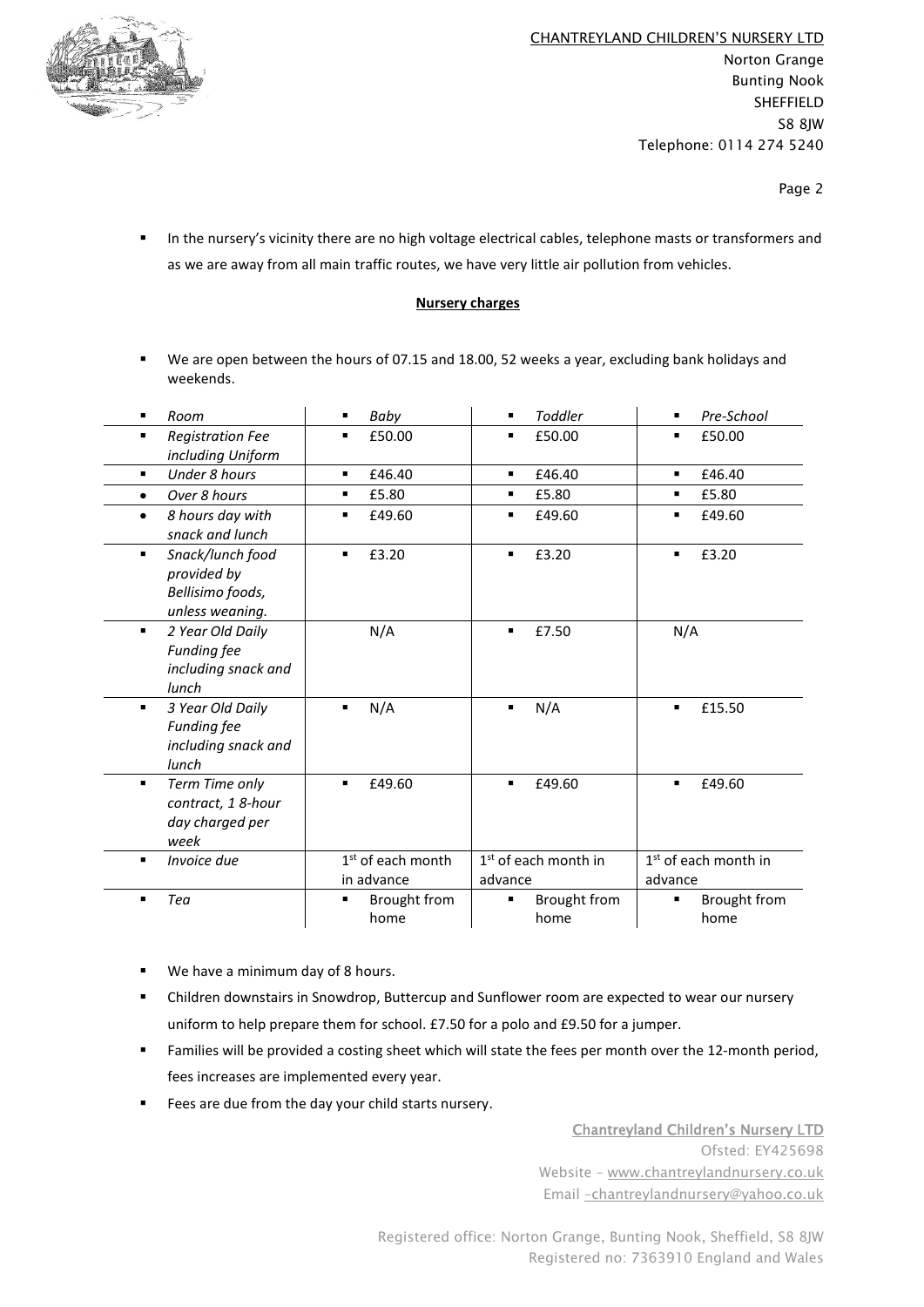

Page 3

- **•** Payment must be received by the 1<sup>st</sup> of each month. Returned cheques will incur a £15.00 charge for our bank costs. Late payments will incur a £5.80 charge.
- Payments can be made by, card at nursery or over the phone, cheque, cash, childcare vouchers, Tax Free Childcare or bank transfer. Please talk to staff in the office about advantages of TFC. Please look on [www.childcarechoices.co.uk](http://www.childcarechoices.co.uk/) for more information on paying for childcare.
- Once your child is eligible for the Nursery Education Funding, we will apply to Sheffield Local Authority for the funding.
- Your child will normally have 3 settling in visits before their start date. These visits will not incur a charge.
- Families will need to provide nappies, wipes, formula and any comforters your child likes to have.
- Full payment is required for your child's sickness, holidays, occasional absence and bank holidays. If we are able to, we will offer you a swap day for these days.
- Late collection of children may mean we must retain staff to cover the late collection, we reserve the right to make an additional charge of £5.80, which will be added to the following months account.

# **Term Time Only Contracts:**

Families will be required to either attend one day per week in the school holidays or pay a retainer fee. This retainer fee will be the cost of one full day's attendance each week

# **Shift Pattern Contracts:**

Families will be required to pay at least 1 8-hour day per week on a shift pattern attendance.

# **Nursery reservation agreement**

We request a non-refundable registration fee of £50.00 to secure a place. This enables us to agree the terms of the contract with you, all of the nursery administration, 2 security access fobs and Uniform once in Pre-School.

# **Codes of practise**

- The nursery has a number of policies for you to read, including behaviour, equal opportunities, SEN policies and others to assist the efficient operation of the nursery.
- The nursery inspection reports are available to read online. Parents may access the reports on [www.ofsted.gov.uk](http://www.ofsted.gov.uk/)
- At the nursery we comply with fire, food, health and safety codes of practice. All staff have completed first aid and food safety training.
- The nursery has a special needs co-ordinator and a child protection officer, to help support any difficulties a child may have.

Chantreyland Children's Nursery LTD Ofsted: EY425698 Website – [www.chantreylandnursery.co.uk](http://www.chantreylandnursery.co.uk/) Email –[chantreylandnursery@yahoo.co.uk](mailto:–chantreylandnursery@yahoo.co.uk)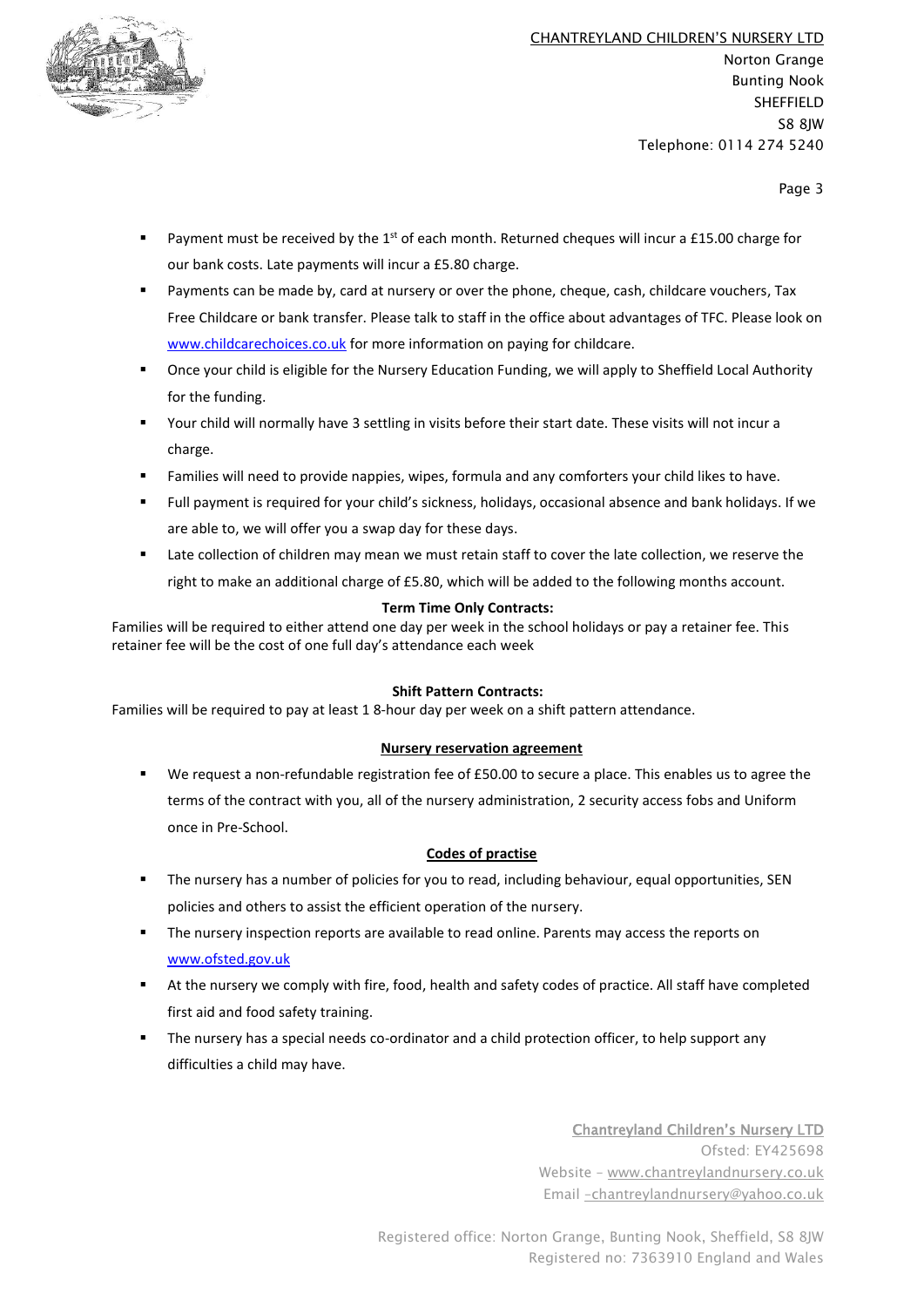

Page 4

At nursery we do take photographs of activities and events only using the official nursery cameras. They are displayed for all parents to see. It is the management and room seniors' decision to use the camera.

# **Nursery education funding**

- The term after your child is three years old, s/he is entitled to the nursery education funding, which is administered through the educational department of Sheffield Council.
- A child is entitled to 15 hours for the duration of the council's school term. These can vary from 10 to 14 weeks in length but always 38 weeks a year and always 570 hours per annum.
- If you use 2-year-old 15 hours, the value at the current rate of funding would be approx. £2907 per annum and families qualifying for 30 hours funding would have twice the value.
- If you use 3-year-old 15 hours, the value at the current rate of funding would be approx. £2428.20 per annum and families qualifying for 30 hours funding would have twice the value.
- The funding rules are complex but the full value is credited to the child's account so the family pay less during the funding weeks.

# **Nursery education funding**

The government makes funding available for all 3- and 4-year-old children through the Sheffield City Council to children attending an approved setting such as, Chantreyland Children's Nursery. This funding becomes available the school term after their third birthday. The funding continues, providing the child attends the approved nursery, until they leave for school.

The funding amount is paid directly to the nursery setting and is made available in three parts during the notional school terms.

Families can claim up to a maximum of 30 hours per week. All children aged 3 - 4 are entitled to 15 hours Universal funding, however some families may be entitled to an additional 15 hours extended. To find out if you are eligible for the extended funding go to [www.childcarechoices.co.uk](http://www.childcarechoices.co.uk/) and apply. Once extended funding has been accepted, families will need to re-apply every 3 months from date of application to be eligible for the next term, if this is not done you will no longer be able to claim for the additional funding. It is essential the access code for confirmation of the additional 15 hours is given to nursery the term before the funding is requested.

It is now possible to stretch the funding over 52 weeks instead of 38 weeks. This means you will take fewer hours in the weeks (21 hours) and attend all year round using the funded hours.

We are asked by the council to forward the names of the children who appear eligible for funding and the number of hours to be requested for the particular child. The funding can be shared between settings,

> Chantreyland Children's Nursery LTD Ofsted: EY425698 Website – [www.chantreylandnursery.co.uk](http://www.chantreylandnursery.co.uk/) Email –[chantreylandnursery@yahoo.co.uk](mailto:–chantreylandnursery@yahoo.co.uk)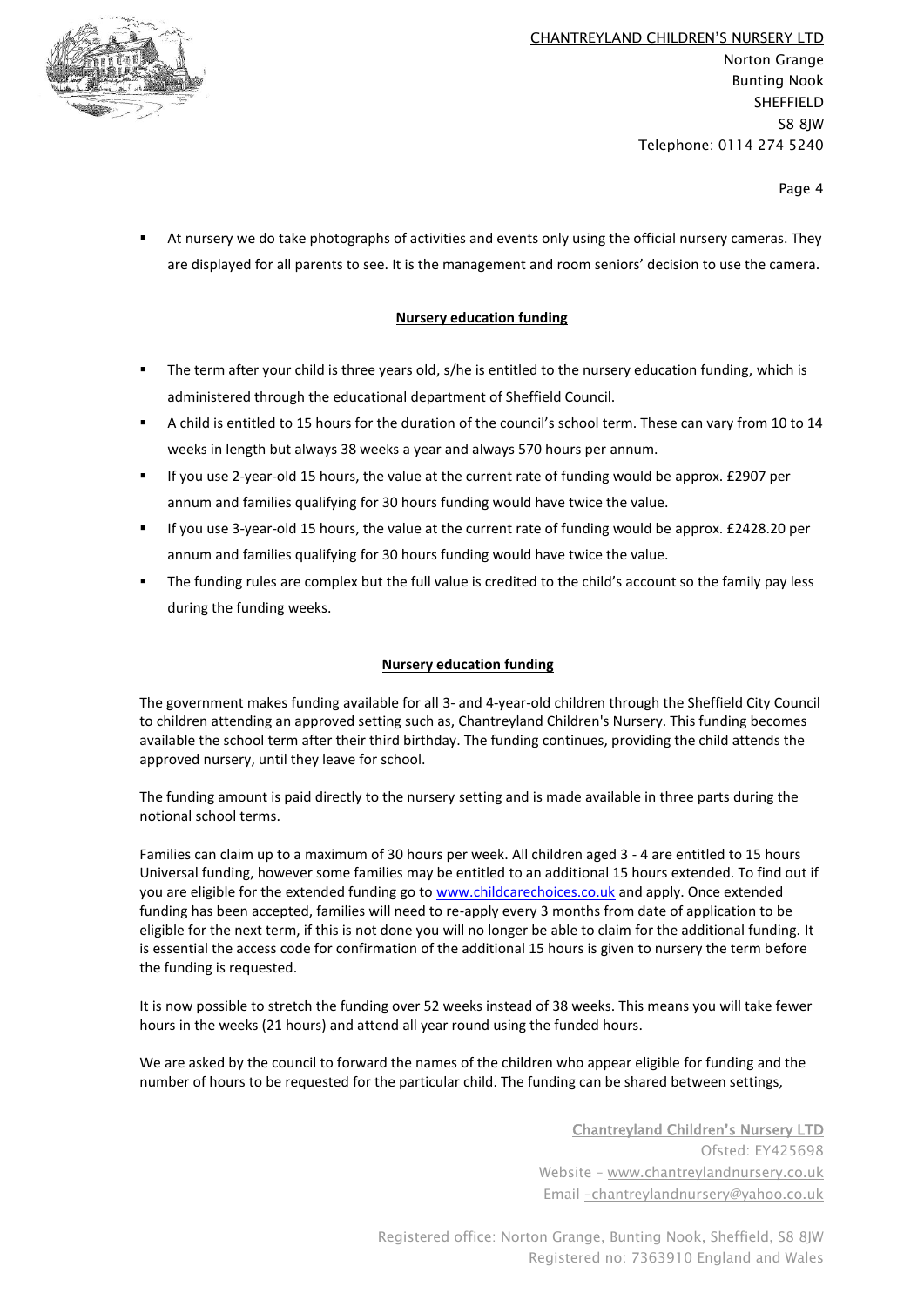

CHANTREYLAND CHILDREN'S NURSERY LTD Norton Grange Bunting Nook SHEFFIELD S8 8JW Telephone: 0114 274 5240

Page 5

however nursery will need to be informed of the other settings and how many hours they are claiming. Nursery receives £4.26 per hour for each child during 2021.

At Chantreyland when funding becomes available, families will be given a funding agreement which will states the terms and conditions and the costs over the 12 months. Families will need to provide a copy of the child's birth certificate, parent's NI numbers and proof off address. If extended funding has been claimed for proof of application and the funding code will also need to be provided.

#### **For further information please contact Sophie or James at [chantreylandnursery@yahoo.co.uk](mailto:chantreylandnursery@yahoo.co.uk)**

# **Funded Nursery charges**

We are open between the hours of 07.15 and 18.00, 52 weeks a year, excluding bank holidays.

| Room                                                      | Toddler (2 year<br>old funding) | Pre-School (3 -4<br>year old funding) |  |  |
|-----------------------------------------------------------|---------------------------------|---------------------------------------|--|--|
| Additional time<br>per Hour                               | £5.80<br>٠                      | £5.80<br>п                            |  |  |
| Additional charge<br>per day including<br>Snack and lunch | £7.50<br>٠                      | £15.50                                |  |  |
| Tea                                                       | Brought from<br>٠<br>home       | Brought from<br>٠<br>home             |  |  |

- Funded sessions only operate within the school term.
- Funded sessions can be topped up with paid hours and extended weeks.
- Fees are due from the day your child starts nursery
- **•** Payment must be received by the 1<sup>st</sup> of each month in advance. Returned cheques will incur a £15.00 charge for our bank costs. Late payments will incur a £5.00 charge.
- Payments can be made by, cheque, cash, childcare vouchers or credit transfer or the Tax-Free Childcare System.
- If your child is eligible for Funded Education Learning, we will apply to the Sheffield City Council for the funding. When we receive confirmation, your child is eligible for FEL we will advise you accordingly.
- Your child will normally have several settlings in visits before their start date. These visits will not incur a charge.
- Late collection of children can cause a problem. Where it is necessary to retain staff to cover the late collection, we reserve the right to make an additional charge of £5.80, which will be added to the following months account.

Chantreyland Children's Nursery LTD Ofsted: EY425698 Website – [www.chantreylandnursery.co.uk](http://www.chantreylandnursery.co.uk/) Email –[chantreylandnursery@yahoo.co.uk](mailto:–chantreylandnursery@yahoo.co.uk)